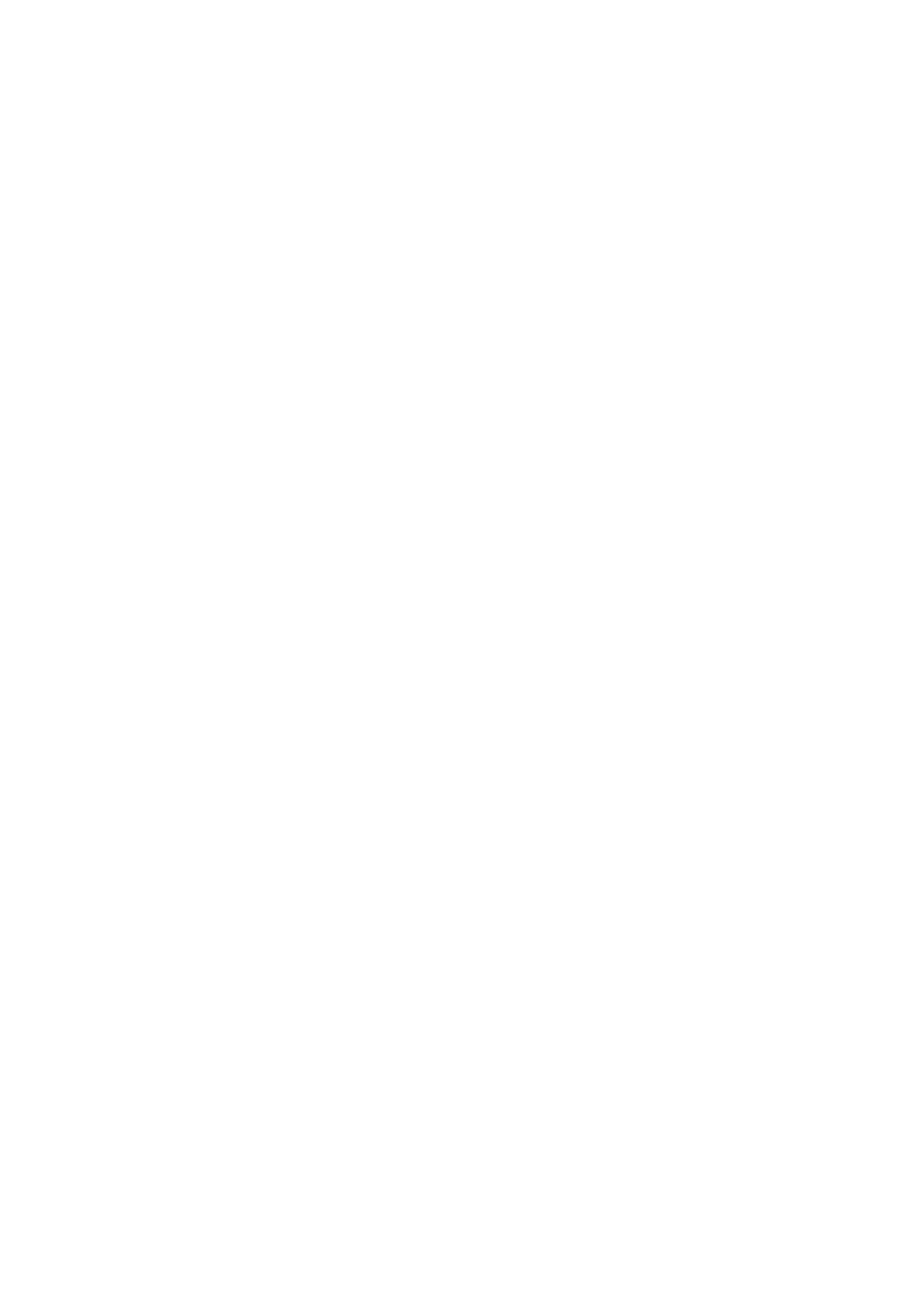# 1 Introduction

# The apprenticeship or traineeship pathway

High-quality vocational education and training (VET) is vital to Australia's economic prosperity. It provides Australians with the skills and knowledge they need to make a productive contribution to the national workforce. Industry expectations of the skills and knowledge of VET graduates are expressed in training packages and VET accredited courses, with delivery being the responsibility of Registered Training Organisations (RTOs).

One pathway for achieving a VET qualification is through an apprenticeship or traineeship, involving a mix of structured on-the-job and off-the-job training. The theory and practice nature of this mode of training differs from the achievement of a qualification in a fully institutional setting.

The apprenticeship model combines a contract of employment and a contract of training. It involves two legislative/regulatory systems—the vocational education and training system and the industrial relations system.

The function of the legislative framework is to specify the circumstances in which an apprenticeship or traineeship can be created. This is provided for in State and Territory VET legislation. The creation of an apprenticeship or traineeship under this legislation means that the employer can access the award provisions pertaining to training wages, as provided for in the Australian Government's Fair Work legislation, and also access the various forms of support (often financial) provided by governments. The training arrangements are set out in an Apprenticeship/Traineeship Training Contract and signed by both the employer and the apprentice/trainee, as the employee. The two parties are also responsible for selecting the RTO responsible for the delivery of training.

The achievement of a qualification through this mode provides the public with an assurance that the person not only possesses a theoretical understanding but has also demonstrated competency on the job. In some instances, it also provides for those qualifying as a skilled tradesperson to become licensed to undertake specific tasks within an occupation.

# Group Training Organisations

In Australia, the employment of apprentices/trainees is undertaken either directly by an employer or via group training arrangements. Group Training Organisations (GTOs) have as their core purpose to employ apprentices and trainees under a Training Contract and place them with host employers. They undertake the employer responsibilities for the quality and continuity of the apprentices' and trainees' employment and training. They also manage the additional care and support necessary to facilitate the successful completion of the Training Contract.

GTOs take a multitude of forms; they are diverse in size, structure, governance and the scope and volume of services provided. Most GTOs are not-for-profit organisations but some are for-profit. Some GTOs are stand-alone organisations whilst others are structured as one element within a larger organisation that offers a range of services, such as training. Some GTOs operate nationally across a number of states and territories whilst others operate within one state or territory or operate as a community-based provider. Some focus their activity across a wide range of industry areas whilst others have a single industry focus. Within these organisations responsibility for compliance will also vary, with staff in many small organisations often being responsible for a range of activities, including compliance, whilst larger national organisations often employ compliance focused teams with specific compliance expertise and training.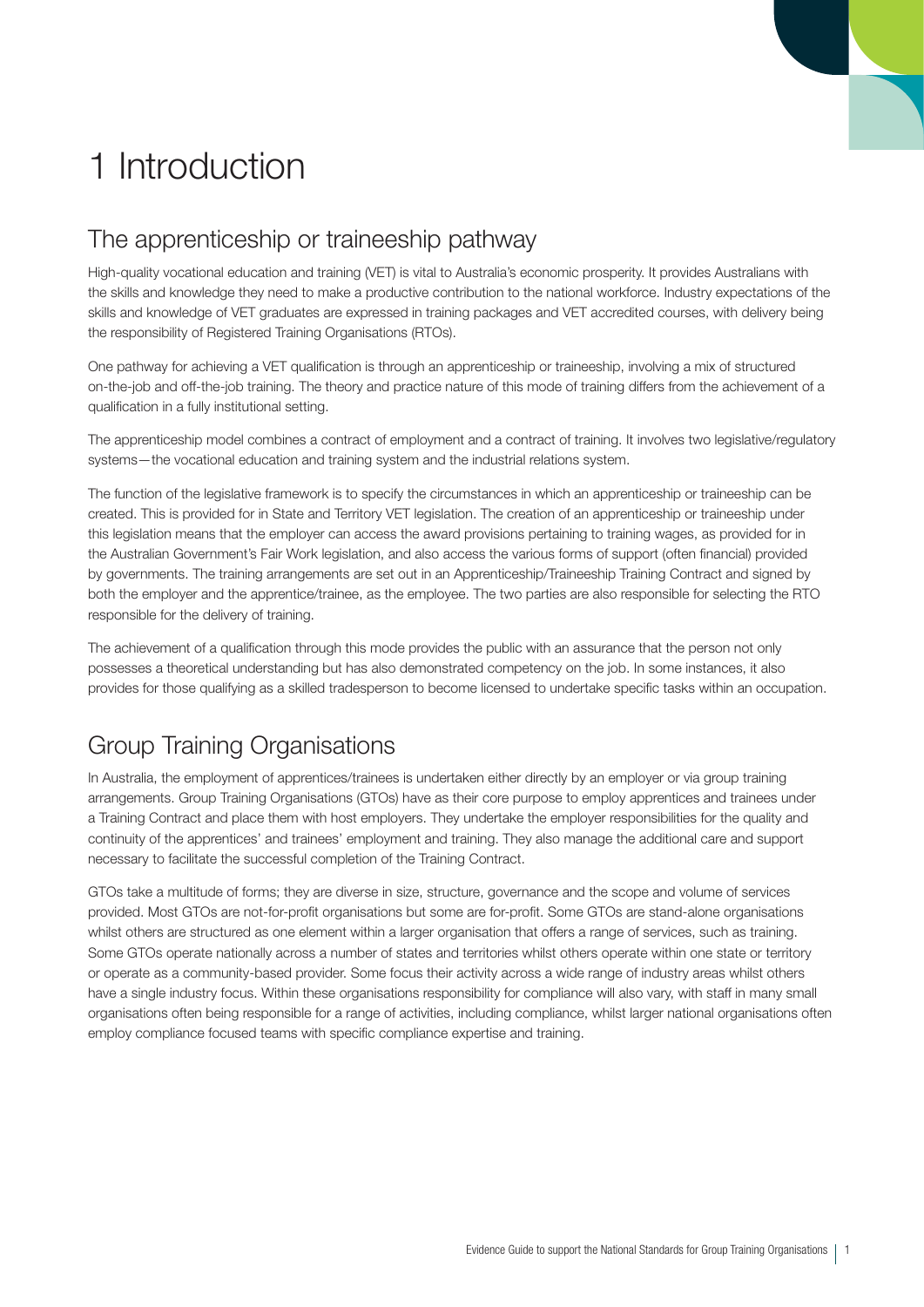# The purpose of the draft revised National Standards for GTOs

The purpose of the *National Standards for Group Training Organisations (2017)* (the Standards) is to ensure nationally consistent, high-quality services are provided by GTOs in carrying out their core role and in doing so, operate ethically, with due consideration of apprentice, trainee and host employer needs, and enhance the reputation of group training as a model of employment and training within the apprenticeship and traineeship system.

The Standards have been structured to reflect the key outcome for a GTO to develop an apprentice/trainee to become a skilled worker who has completed a recognised qualification. To achieve this quality outcome a GTO needs to focus on three key elements:

- recruitment, employment and induction;
- monitoring and supporting apprentices and trainees to completion;
- maintaining a sustainable business that is well governed and administered.

GTOs must comply with the Standards in order to be registered. State and territory training authorities are responsible for registering GTOs in their jurisdictions and monitoring their compliance with the Standards. Registered GTOs are published on the Group Training National Register website (*www.australianapprenticeships.gov.au/group-training*) and are entitled to use the Group Training logo. Once registered, GTOs are eligible to apply for funding available for GTOs from Australian Government or State or Territory Government programs.

The national quality framework for group training was established in 2003 with the implementation of the first National Standards for GTOs, approved by all State and Territory Governments and the Australian Government. The Standards were accompanied by a Resource Guide to support and assist GTOs and auditors in assessing their compliance with the Standards and for internal review activities. These Standards were slightly revised in 2006. The *National Standards for Group Training Organisations 2017 and this Evidence Guide* are the next step in this evolutionary chain.

### National support for the Standards

The revised Standards and newly developed Evidence Guide were developed in consultation with states and territories and endorsed by the Council of Australian Governments' (COAG) Industry and Skills Council (CISC). This COAG Council consists of the Australian, State and Territory ministers with responsibility for skills within their jurisdiction.

Whilst the apprenticeship and traineeship system in Australia is subject to Commonwealth. State and Territory legislation and regulation the Standards reflect a national policy agreement. They provide a contemporary approach to assuring quality in managing the delivery of apprenticeships and traineeships by group training organisations.

The revised Standards were adopted by all jurisdictions from 1 January 2017. State Training Authorities (STAs) will determine the transition arrangements in their jurisdictions, including finalising any audits under the previous Standards, the process to move existing GTOs to the revised Standards, the requirements for organisations seeking GTO registration for the first time and any future auditing arrangements under the revised Standards.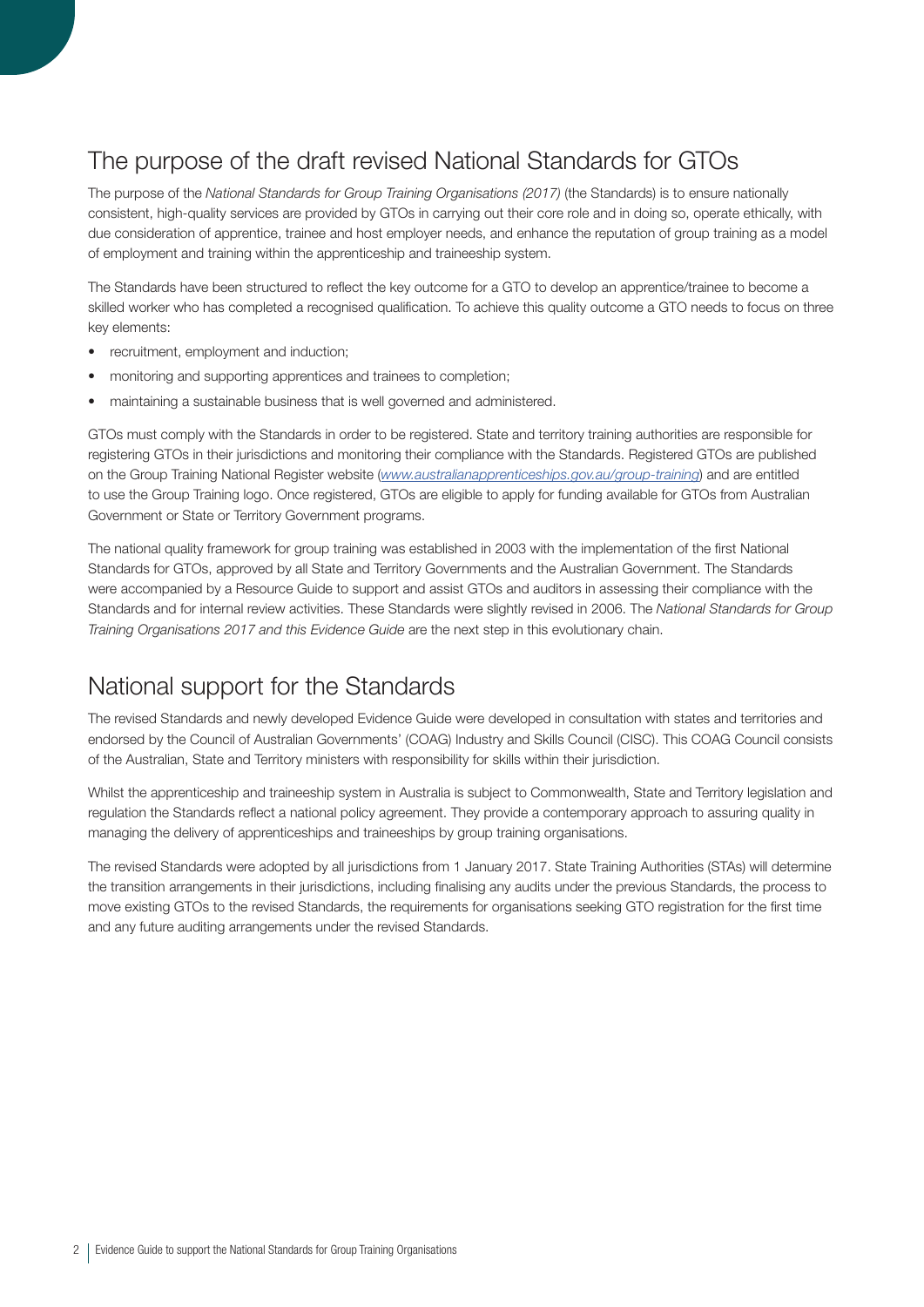# 2 About this Evidence Guide

# The development process

This Evidence Guide has been developed to strengthen the information and guidance provided to GTOs to help them comply with the *National Standards for Group Training Organisations (2017)*. The Guide provides practical examples of evidence which GTOs might use to show compliance with the new Standards. Many examples have been drawn from the support documents underpinning existing related quality and audit frameworks—including the *Resource Handbook* which accompanies the existing National Standards for GTOs and the *Users' Guide* associated with the Standards for RTOs (2015).

Advice on examples has also been provided through consultations with STAs, National Apprentice Employment Network (NAEN), state/territory Group Training Associations and their members, as well as from non-GTA members and other relevant stakeholders.

The aim of this exercise has been to ensure consistency/complementarity, where appropriate, with other quality and audit frameworks in the VET sector, while minimising the regulatory burden and maximising transparency for employers and potential apprentices/trainees.

# Providing evidence of compliance with the Standards

Essentially, the Standards describe the outcomes GTOs must achieve to become registered and to maintain their registration status, but do not prescribe the methods to achieve these outcomes. The new approach to demonstrating compliance against outcomes rather than outputs recognises the diversity of the sector, that each GTO is different and that GTOs are best placed to decide the most appropriate way to structure and manage their organisations to suit their operations, those of their host employers and of their apprentices/trainees.

This allows GTOs to be flexible and innovative in managing the delivery of the apprenticeship/traineeship and assuring the quality and continuity of employment and training for the apprentice or trainee. As long as a GTO can present evidence to demonstrate compliance with the Standards there is no 'one right way'. Accordingly, the Evidence Guide does not prescribe how evidence must be retained to demonstrate compliance.

In assisting GTOs to understand how they might provide evidence of compliance with these Standards, the examples in this *Evidence Guide (the Guide)* are focused on GTO practice and behaviour, with an emphasis on GTOs being able to demonstrate increased use of feedback and review and the action they have taken to accommodate the advice provided by clients, where appropriate. This presumes the GTO has developed policies and procedures related to each of the Standards as essential to guiding their operations. This differs from the arrangements in place for the previous *National Standards for GTOs (2003)* where auditing processes against the Standards focused on satisfying evidentiary requirements through a set of policies and procedures associated with each Standard.

GTOs adopting this new approach are more likely to have the necessary policies and processes in place which enable them to operate effectively and efficiently, and less likely to operate as a higher risk organisation. Notwithstanding this, it is recognised that a new GTO seeking initial registration would be expected to provide evidence that it has the necessary policies and practices in place to begin operating as a quality organisation.

The examples in the Guide are designed to demonstrate how GTOs could show evidence to comply with the new Standards, and in particular, how the GTO focuses on the quality of its service and the outcomes it achieves. The examples suggest ways in which GTOs might provide evidence of their continuous improvement processes, including how they seek feedback from stakeholders and clients and action taken as a result of their analysis of this input. The examples are not intended as prescriptive criteria for compliance or a checklist, and do not reflect all the ways that GTOs can demonstrate compliance against a Standard. There is no ideal number of examples of evidence which GTOs should provide. GTOs can use one, some or all of the examples provided or develop examples of their own—as long as they can demonstrate compliance with the Standard.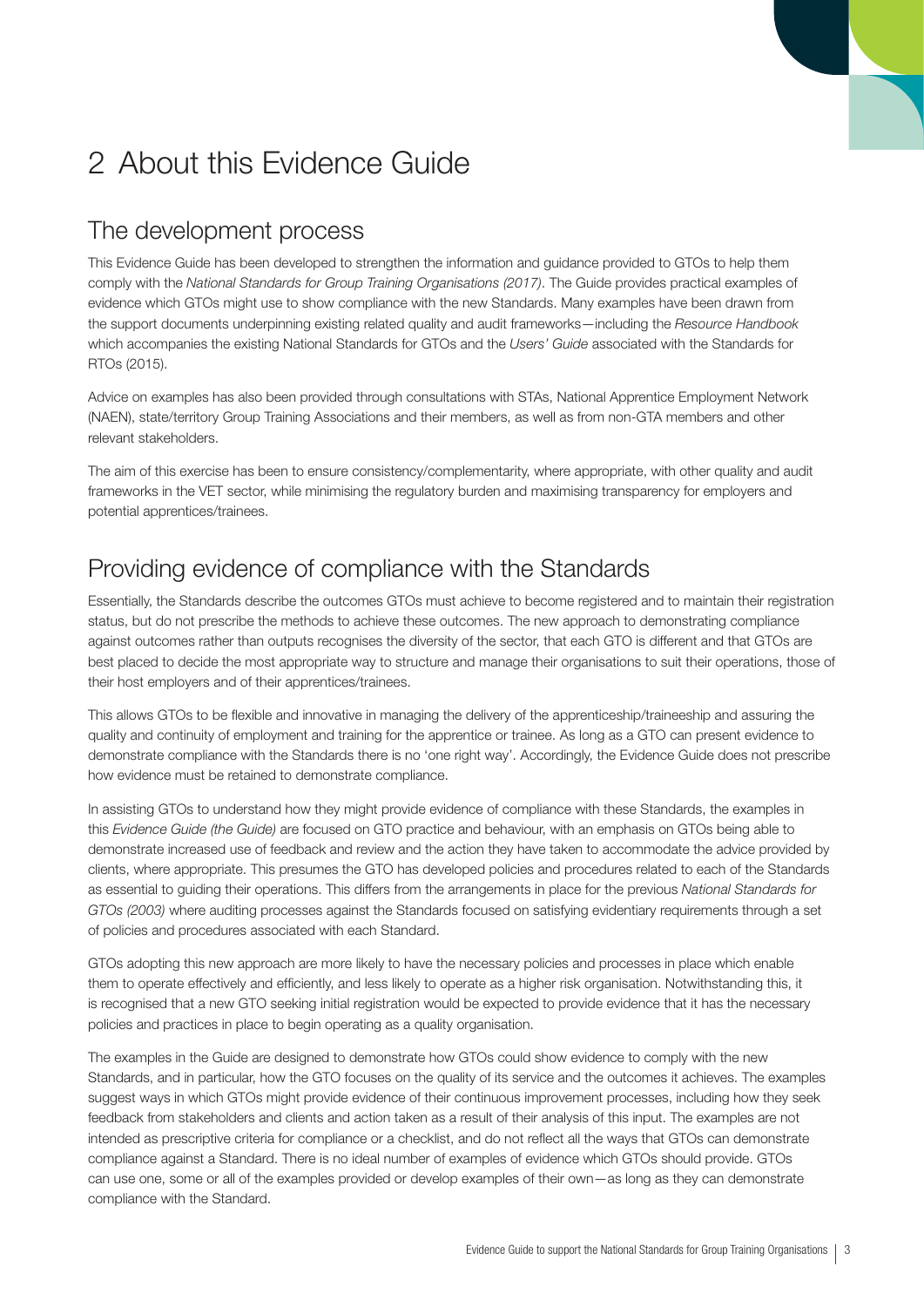GTO management and staff should use the Guide to obtain a clearer understanding of the Standards and the obligations of a GTO and use that knowledge to structure the way they gather and retain evidence of compliance. In providing evidence of compliance against the Standards GTOs should consider whether:

- the evidence is sufficient to show regular or consistent compliance as distinct from evidence of inconsistent implementation;
- the evidence is authentic:
- the evidence clearly shows compliance with a particular Standard rather than inferred or general evidence.

# The structure of the Guide

The Guide has been structured to focus on the three key elements identified in the Standards as critical to achieving the key outcome for a GTO to develop an apprentice/trainee to become a skilled worker who has completed a recognised qualification:

- the recruitment, employment and induction stage;
- monitoring and supporting apprentices and trainees to completion;
- a sustainable GTO which is well governed and administered.

Each element contains:

- The context—an overview reflecting the specific element of GTO business which covers the intent of a group of Standards; and
- A guide to compliance—examples of the evidence which GTOs could use to demonstrate compliance with each of the Standards.

Equipped with this information, each GTO can apply the Standards in the context of their own operational model.

# Key users of the Guide

Key users of the Guide include:

- Organisations applying to become GTOs-to understand the obligations of a GTO, and develop systems and processes in preparation for submitting an application for initial registration;
- Current GTOs—to understand their regulatory obligations, and to establish and maintain practices that comply with the Standards and suit the GTO, its host employers and apprentices/trainees. In particular, the Guide is likely to be used by:
	- GTO staff creating and recording evidence of their compliance with the Standards as part of their day-to-day work;
	- GTO staff assessing evidence of compliance with the Standards as part of their internal review processes and to guide continuous improvement initiatives; and
- People outside the GTO—including auditors and STA officers, to help them make consistent judgements about the intent of the Standards and how GTOs can implement the Standards in ways that suit them and their apprentices/ trainees and to help them evaluate the evidence for external review of a GTO's compliance with the Standards.

To meet the needs of these users the Guide has been designed to:

- be practical, relevant and easy for users to understand and apply;
- help GTOs identify evidence to demonstrate compliance with each Standard, including identifying areas for improvement; and
- enable a template for internal review and self-assessment to be developed, noting that self-assessment mechanisms prove useful in the audit process.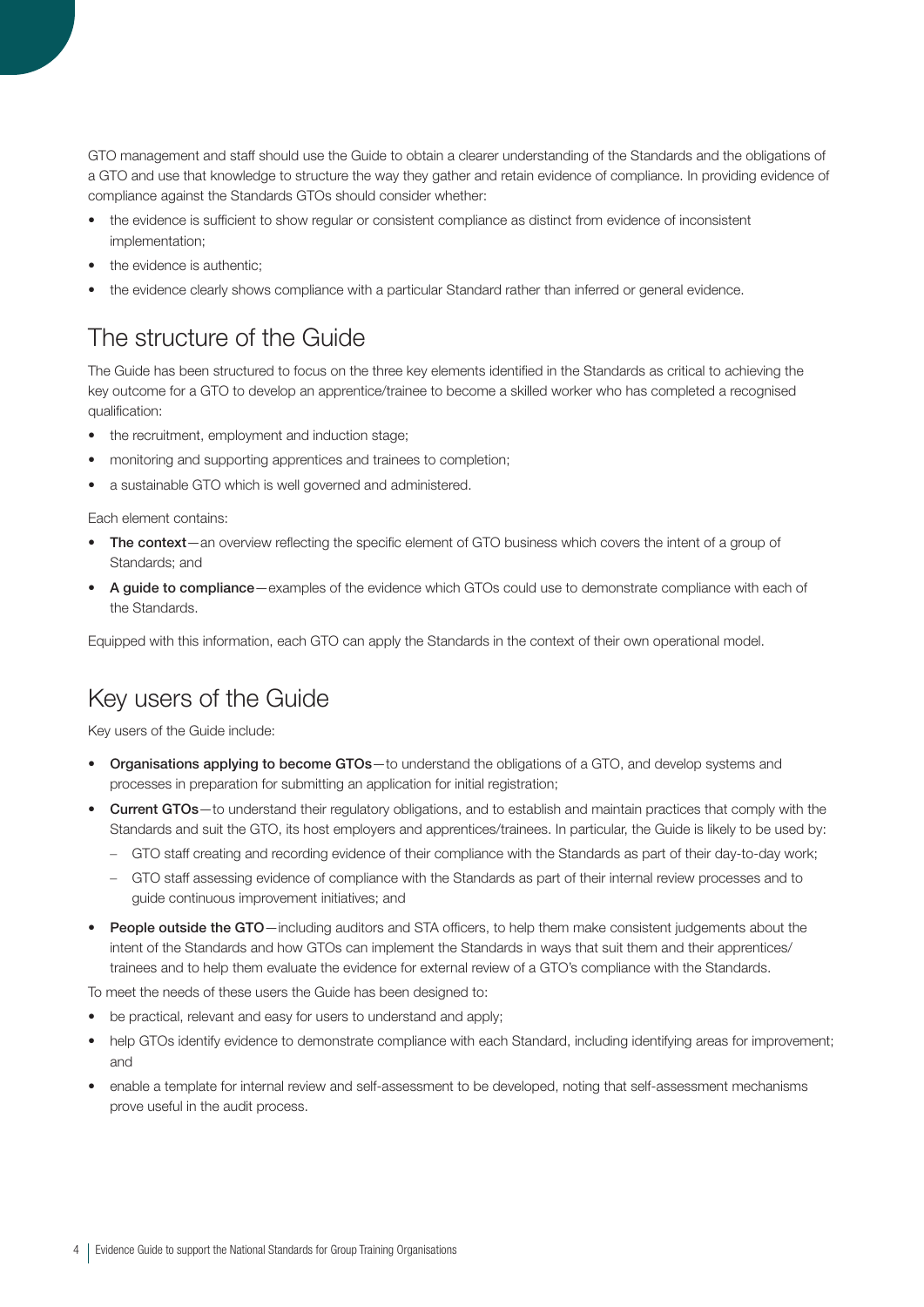# Related issues

#### Legislation

GTOs, as employers of apprentices and trainees, are subject to specific apprenticeship/traineeship legislation and regulations in each State and Territory. In addition, the RTOs they select to undertake the training element of an apprenticeship/traineeship are subject to the VET Quality Framework, a system which ensures the integrity of nationally recognised training in Australia.

### Complaints about GTOs

Stakeholder complaints about GTOs are an important source of intelligence about the operation of the group training sector of the apprenticeship/traineeship market. These are sometimes relayed to STAs or the Australian Government by apprentices or trainees, host employers, RTOs and other members of the community. In some instances, these will relate to the employment conditions associated with the apprenticeship/traineeship system and be subject to State/Territory legislation or regulations. In other instances, they may relate to the operation of a GTO and the National Standards.

GTOs need to have in place policies and procedures for dealing with the potential for a range of complaints to arise. These will often be resolved using the internal mechanisms in place; in some instances though, independent mediation may be required.

STAs will also have in place processes and procedures for dealing with complaints and may use the information gathered through complaints as part of its strategy for monitoring the compliance of GTOs and for gathering data on emerging risks.

#### Updated advice

The Guide may be updated from time to time through a national agreement involving STAs and the Australian Government. Updated versions will be published on the Australian Apprenticeships website at *www.australianapprenticeships.gov.au* and on STA websites. Any printed copies should be checked for currency against the most recent digital copy.

This is Version 1.1 of the Guide.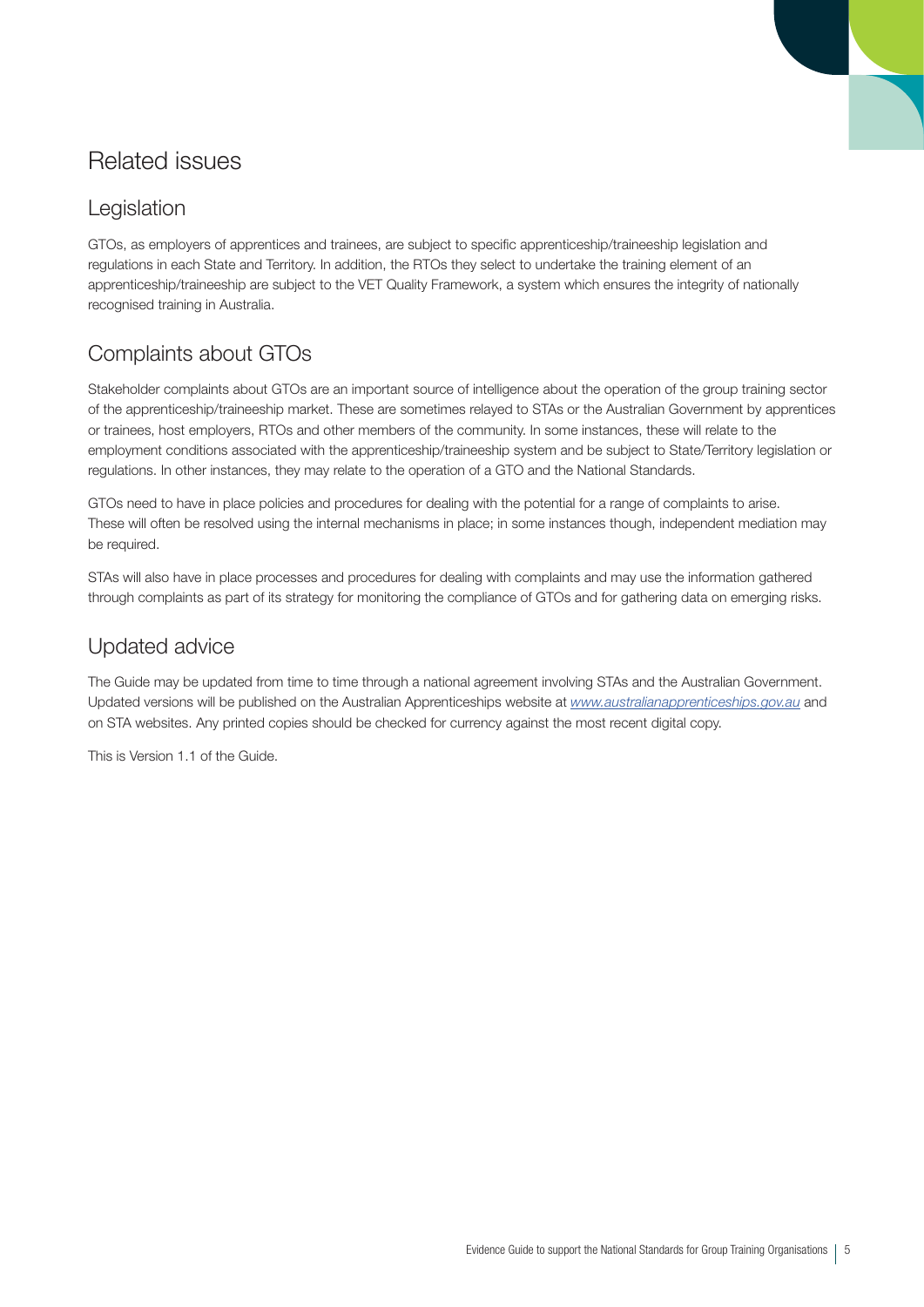3 Providing evidence of compliance with the *National Standards for Group Training Organisations (2017)*

# **1. Recruitment, Employment and Induction**

# The Context

As the employer of prospective and current apprentices and trainees, a Group Training Organisation needs to ensure that an initial set of steps are in place for achieving the quality outcome desired i.e. where the employment and training arrangements provide high quality on- and off-the-job training for an apprentice/trainee which results in their gradual development as a skilled worker and their completion of a recognised qualification.

In the first instance, achieving a successful outcome requires GTOs to have in place:

- a recruitment process which results in the 'right' person being recruited for a job as an apprentice or trainee. The process should ensure a match between the interests, aspirations and skills of a prospective apprentice/trainee and the expectations of the GTO as the employer;
- strong processes for recruiting and assessing host employers who have the capacity to provide the facilities, range of work and supervision in relation to the Training Plan required for the apprenticeship/traineeship i.e. hosts with the skills to reinforce the off-the-job training provided by RTOs with on-the-job experience in their workplace and a willingness to develop their skills in the management of apprentices/trainees and in mentoring etc.;
- the capacity to provide support to hosts to assist them in their role with an apprentice or trainee;
- transparent information relating to the employment and training arrangements, so that prospective and current apprentices/trainees know and understand the nature of the industry area and the apprenticeship/traineeship they are entering or have 'signed up' to;
- an induction program which ensures the apprentice/trainee knows and understands their obligations, those of the GTO as their employer, as well as those of the host employer and the RTO selected. The induction program should also cover the nature and operation of the workplace, the importance of workplace health and safety and the legal/regulatory issues which need to be adhered to.

#### **Standard 1.1**

Before apprentices/trainees enter into an Employment Contract and a Training Contract, the GTO informs them about their employment conditions, the host employer arrangement, the training, the support services to be provided and the rights and obligations of the parties.

#### A guide to compliance

The GTO could demonstrate that in the recruitment phase it provides transparent, accurate and accessible information about its services and performance as an organisation to prospective and current apprentices/trainees and has in place mechanisms which aim to ensure the 'right' person is recruited for a job as an apprentice/trainee by:

- demonstrating how recruitment practices include mechanisms for determining the suitability of an individual for a specific apprenticeship or traineeship, including:
	- matching the interests, aspirations and skills of a prospective apprentice/trainee and the expectations of the GTO as the employer;
	- how assessments are made of language, literacy and numeracy levels;
	- how the identification of special needs is initially assessed;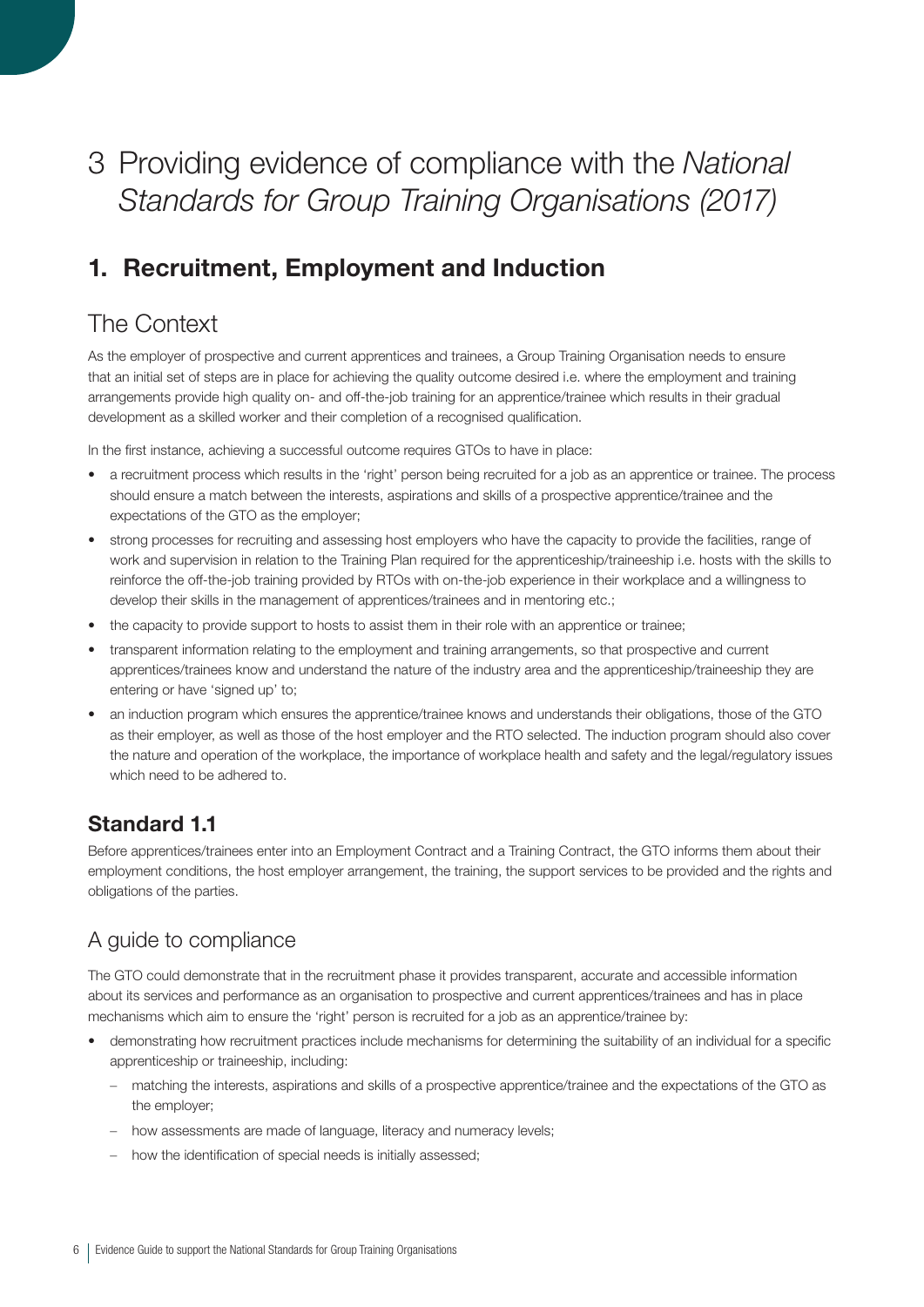- demonstrating that comprehensive information is provided to apprentices/trainees in a range of formats e.g. paper-based, online and verbally, and that opportunities are provided to clarify information;
- demonstrating efforts which have been made to inform parents/guardians of apprentices/trainees who are under 18 years of age e.g. GTOs could ask apprentices/trainees and their parents/guardians to sign an acknowledgement that they received information and maintain a register of those acknowledgements;
- retaining copies of the actual information and any advertising and marketing material used in the recruitment and induction process. Retaining a copy and register of all approved material, while not mandatory, will make it easier for the GTO to monitor its information services and marketing and allows this information to be presented as part of an audit or in the investigation of a complaint;
- providing evidence of a system being in place (e.g. internal review, client feedback, complaints process), to monitor and review recruitment processes and practices and the information, advertising and marketing material provided to ensure effective 'matching' has taken place and information is accurate and not misleading.

#### **Standard 1.2**

The GTO inducts apprentices and trainees to the apprenticeship/traineeship system, including explaining:

- the apprentice/trainee's responsibilities under the Training Contract, to the host employer, the GTO, the Registered Training Organisation (RTO) and the school (if under School-based arrangements); as well as
- the processes involved in accessing support and dealing with employment or training issues that may arise.

#### A guide to compliance

- providing evidence of the conduct of an induction program for each apprentice/trainee, including:
	- the content of the program, how it builds on the information provided in the recruitment stage and how it focuses on the apprentice/trainee's responsibilities under the Training Contract, to the host employer, the GTO, the Registered Training Organisation (RTO) and the school (if under School-based arrangements);
	- how the induction program is delivered;
- indicating any specific efforts made during the induction process to focus on:
	- the nature and operation of the workplace;
	- industrial relations and workplace rights and responsibilities, with particular emphasis on cancellation processes and procedures, including appeals, access to relevant bodies in case of disputes at a jurisdictional level or nationally through the Fair Work framework;
	- workplace health and safety rights and responsibilities and various legal/regulatory requirements which need to be adhered to;
	- ensuring that the parents of apprentices or trainees who are school students, or under the age of 18, are also provided with the information associated with the induction process;
	- the support mechanisms available to assist the apprentice/trainee e.g. literacy and numeracy support, access to GTO field staff, and for dealing with specific employment and training issues e.g. grievances/complaints;
- providing evidence that all newly employed apprentices/trainees have completed the induction process prior to commencing work or training e.g. apprentice/trainee 'sign off' of induction checklist covering all elements of this Standard;
- demonstrating how the GTO's induction policy and/or the program conducted by the GTO is regularly reviewed and/or has changed as the result of analysis of data or feedback from apprentices/trainees, host employers, the RTO or school (in the case of school students).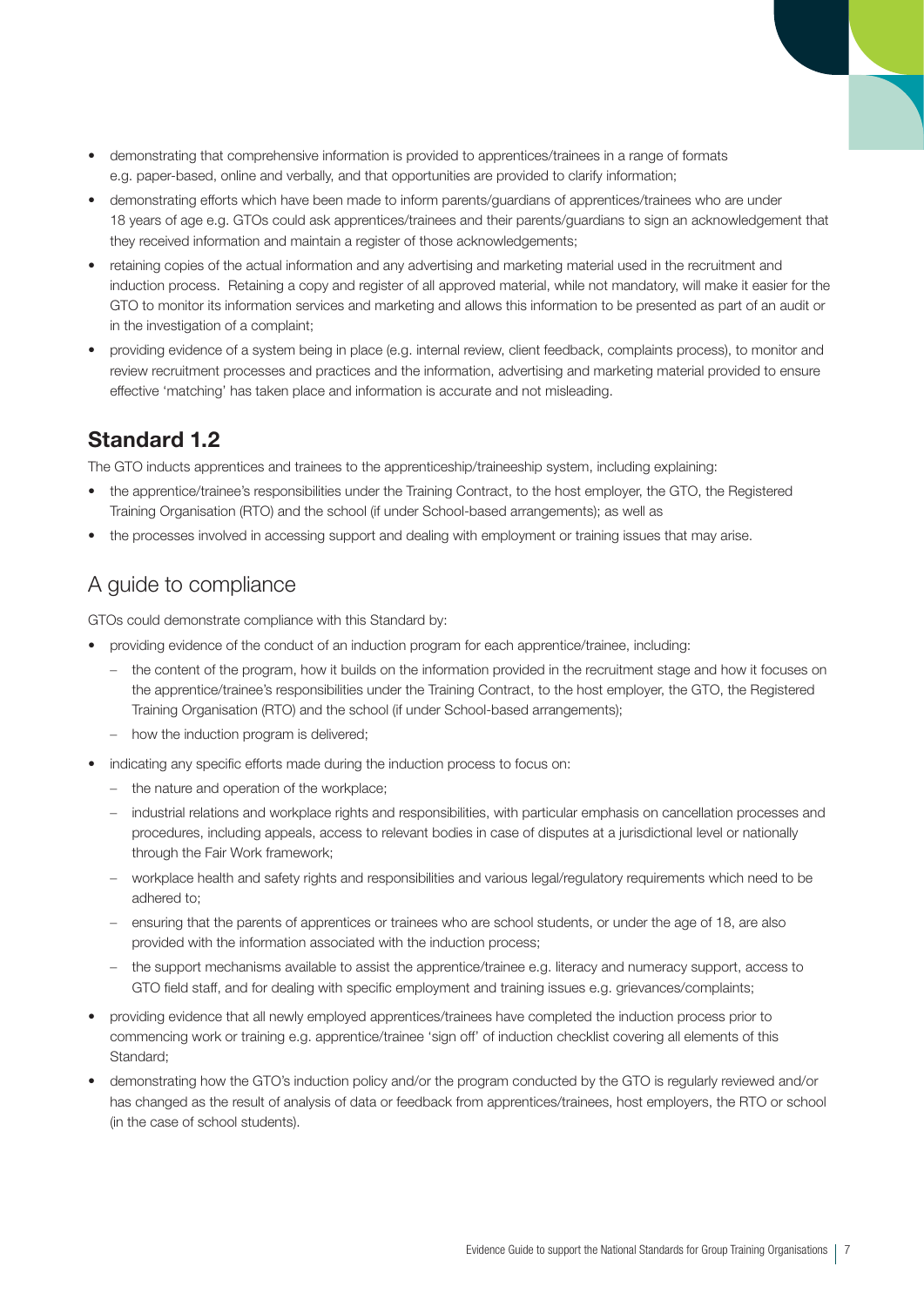#### **Standard 1.3**

The GTO provides clear and accurate advice to host employers to:

- take reasonable steps to ensure they understand the apprenticeship/traineeship system; and
- obtain their agreement, by means of a Host Employer Agreement, to their role and responsibilities in training and supporting the apprentice or trainee while in their workplace, in meeting their obligations to maintain a safe workplace and in working cooperatively with the GTO and RTO.

#### A guide to compliance

GTOs could demonstrate compliance with this Standard by:

- providing evidence of the processes a GTO has in place for recruiting and assessing host employers in terms of their capacity to provide:
	- the appropriate facilities and comply with their legislative responsibilities as a proxy employer;
	- a safe workplace (e.g. evidence of a Work Health and Safety site audit);
	- the range of work and supervision required in relation to the Training Plan i.e. hosts with the skills to reinforce the off-the-job training provided by RTOs with on-the-job experience in their workplace;
- indicating the mechanisms which the GTO has in place to support hosts to train and support an apprentice or trainee;
- providing an outline of the nature and content of the induction process and evidence of host employer participation via signed acknowledgement;
- demonstrating the effectiveness of the GTO induction process, the GTO's relationships with host employers and the GTO's support to host employers e.g. via analysis of feedback provided by host employers and an assessment of levels of repeat business;
- indicating how the Host Employer agreement is regularly reviewed and what changes have been made as a result of analysis of the GTO/industry environment and/or feedback from host employers and RTOs.

#### **Standard 1.4**

The GTO actively participates in the RTO's development of the Training Plan, which is based on competency—based progression and completion principles and relevant to the qualification, the occupation, the host employer's workplace and the needs of the apprentice/trainee, in conjunction with the apprentice/trainee.

#### A guide to compliance

Whilst recognising that it is the responsibility of the RTO to develop the Training Plan for each apprentice/trainee, GTOs could demonstrate compliance with this Standard by:

- providing evidence that the GTO and the apprentice/trainee have actively participated in development of the Training Plan and both parties have had an opportunity to 'sign off' on the Training Plan;
- providing evidence that each Training Plan is based on competency-based progression and completion principles and relevant to the qualification, the occupation, the host employer's workplace and the needs of the apprentice/trainee;
- documenting issues arising in the Training Plan development and implementation process impacting on the delivery of the apprenticeship/traineeship by the GTO and/or host employer and referred to the RTO, and action taken to address these issues;
- maintaining records of discussions between the RTO, host employer and the GTO regarding reviews of Training Plans and negotiations and agreements about competency-based progression.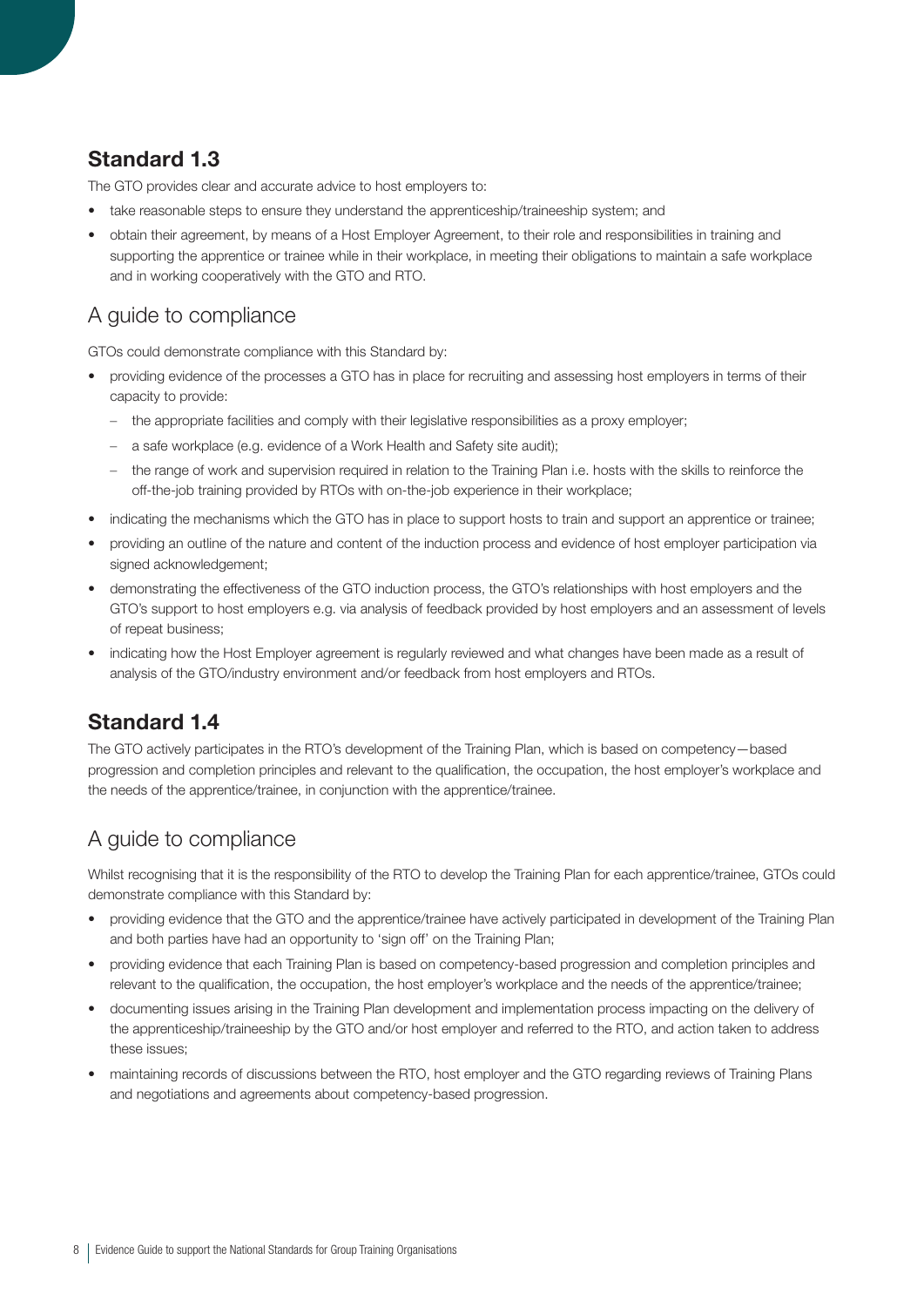# **2. Monitoring and Supporting Apprentices and Trainees to Completion**

# The Context

The GTO needs to have a range of effective systems in place to monitor and support the apprentice/trainee to increase their likelihood of completing their qualification and becoming a skilled worker and address issues which might lead to a discontinued apprenticeship/traineeship. Achieving this outcome requires the organisation to be pro-active, have strong risk management strategies in place and clear practices in customising its services to meet the needs of clients.

Demonstrating compliance with this group of Standards requires a strong relationship between:

- the GTO, as the legal employer of an apprentice/trainee;
- the host employer, as the purchaser of services from the GTO and the day to day supervisor in the workplace;
- the RTO selected, given their responsibility to engage with the employer when developing training and assessment strategies for inclusion in the Training Plan; and
- the apprentice/trainee in undertaking their training and productive work.

The basis for this strong relationship is established through all parties understanding the roles and responsibilities of each in the Host Employer Agreement, referred to in Standard 1.3 and the Training Plan, referred to in Standard 1.4.

Monitoring levels need to be sufficient to:

- maintain high level oversight of the progress of the apprentice/trainee against their Training Plan, including being able to make a regular assessment of the quality and breadth of their work; and the adequacy of the supervision of on-the-job training by the host employer and any consequent need to coordinate rotation arrangements;
- enable decisions about the nature and frequency of support and mentoring required in the workplace, in line with the needs of hosts and apprentices/trainees;
- assess the workplace provided by the host and monitor workplace health and safety issues during visits.

While the third-party arrangement intrinsic to group training contains some risks, these can be significantly reduced by focusing attention and resources on working with the host employer and the apprentice/trainee to monitor and assess progress. Risks include putting the apprentice or trainee in danger from a workplace health and safety perspective, noncompletion of a qualification and loss of repeat business with the host employer.

#### **Standard 2.1**

The GTO provides services that meet the needs of apprentices and trainees to facilitate the continuity of the Training Contract to completion and the quality and breadth of the training experience, including:

- support and mentoring throughout the Training Contract;
- providing resources or advice or procuring any special equipment for the workplace in order to meet access and equity and Work Health and Safety requirements.

#### A guide to compliance

- providing evidence of the support mechanisms advertised and available over the term of the apprenticeship/traineeship and their usage by apprentices/trainees, including for specific population or age groups e.g. literacy and numeracy support, mentoring;
- indicating the steps the GTO takes to assess the need for, and level of, support and mentoring for each apprentice/ trainee;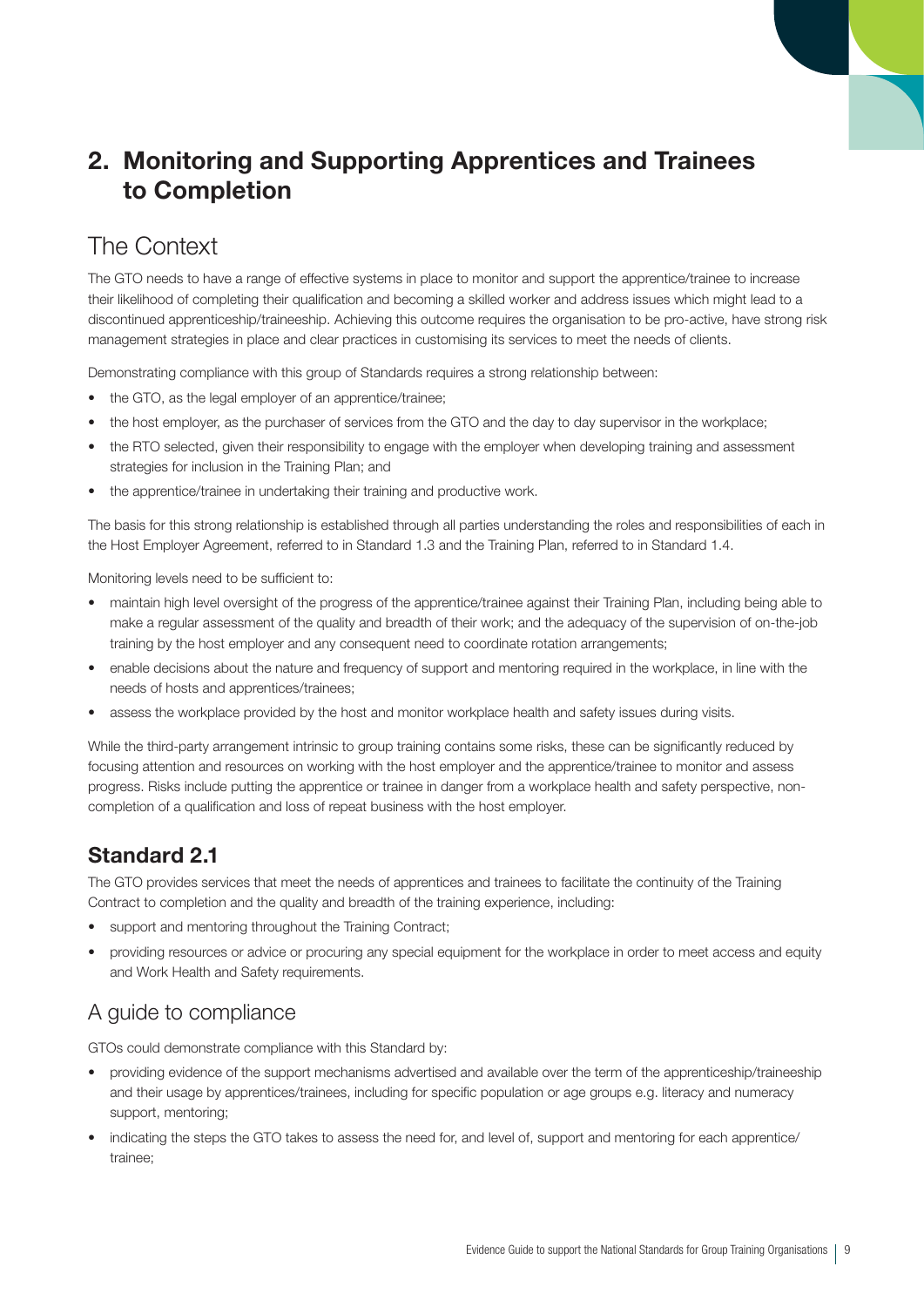- outlining examples of the analysis undertaken to assess the level of need for resources, advice or special equipment to meet requirements for access and equity, workplace health and safety and the quality and breadth of the on-the-job training experience;
- providing the results of analysis of the outcomes achieved by those receiving support and mentoring, resources, advice or special equipment;
- providing results of assessment of the relative value of each support service and the mentoring arrangements provided for individual apprentices and trainees to facilitate the completion of their Training Contract, based on feedback provided by apprentices/trainees, host employers and RTOs;
- outlining examples of changes required in the provision of support and mentoring as a result of analysis and feedback, and action taken to better target available resources to achieve improved outcomes.

#### **Standard 2.2**

The GTO monitors each apprentice or trainee's progress against the Training Plan and:

- facilitates the integration of the training and employment experiences, including arranging for workplace rotations if required;
- requests that the RTO review the Training Plan when changes occur with the apprentice/trainee employment arrangements, including any workplace rotations, competency-based progressions or other changes.

#### A guide to compliance

GTOs could demonstrate compliance with this Standard by:

- maintaining records of discussions/file notes relating to progress against the Training Plan arising from GTO monitoring visits to the apprentice/trainee workplace and documenting the identification of issues arising to be addressed by the GTO, the RTO, the host employer or the apprentice/trainee;
- outlining the process used to assess the host employer's capacity to provide the facilities, range of work and supervision required for the Training Plan and actions taken to arrange workplace rotations, when required;
- indicating the number and nature of reviews of the Training Plan which the GTO has requested the RTO to undertake as a result of changes to apprentice/trainee employment arrangements, including any workplace rotations, competencybased progressions or other changes;
- recording the analysis of the integration of on- and off-the-job training and the changes being made to the Training Plan via feedback from apprentices/trainees and from host employers.

#### **Standard 2.3**

The GTO has appropriate systems in place, based on the scale and scope of its operations, to manage and support apprentices and trainees in times of economic downturn or 'stand down' to facilitate the retention of the apprentice or trainee.

#### A guide to compliance

- providing an overview of the policies and procedures in place to address economic downturn, including:
	- what has been done to find a new placement for the apprentice/trainee prior to a potential suspension;
	- how the governing body of the GTO has considered the risk of this occurring and made allowance for financial reserves to enable specific levels of support to be provided to apprentices/trainees;
- providing an overview of the GTO's action to address 'stand down' where it has been used over the past three years, including an assessment of the reasons underlying changes in levels of activity and how the risk has been managed to support apprentices/trainees and facilitate their retention until completion;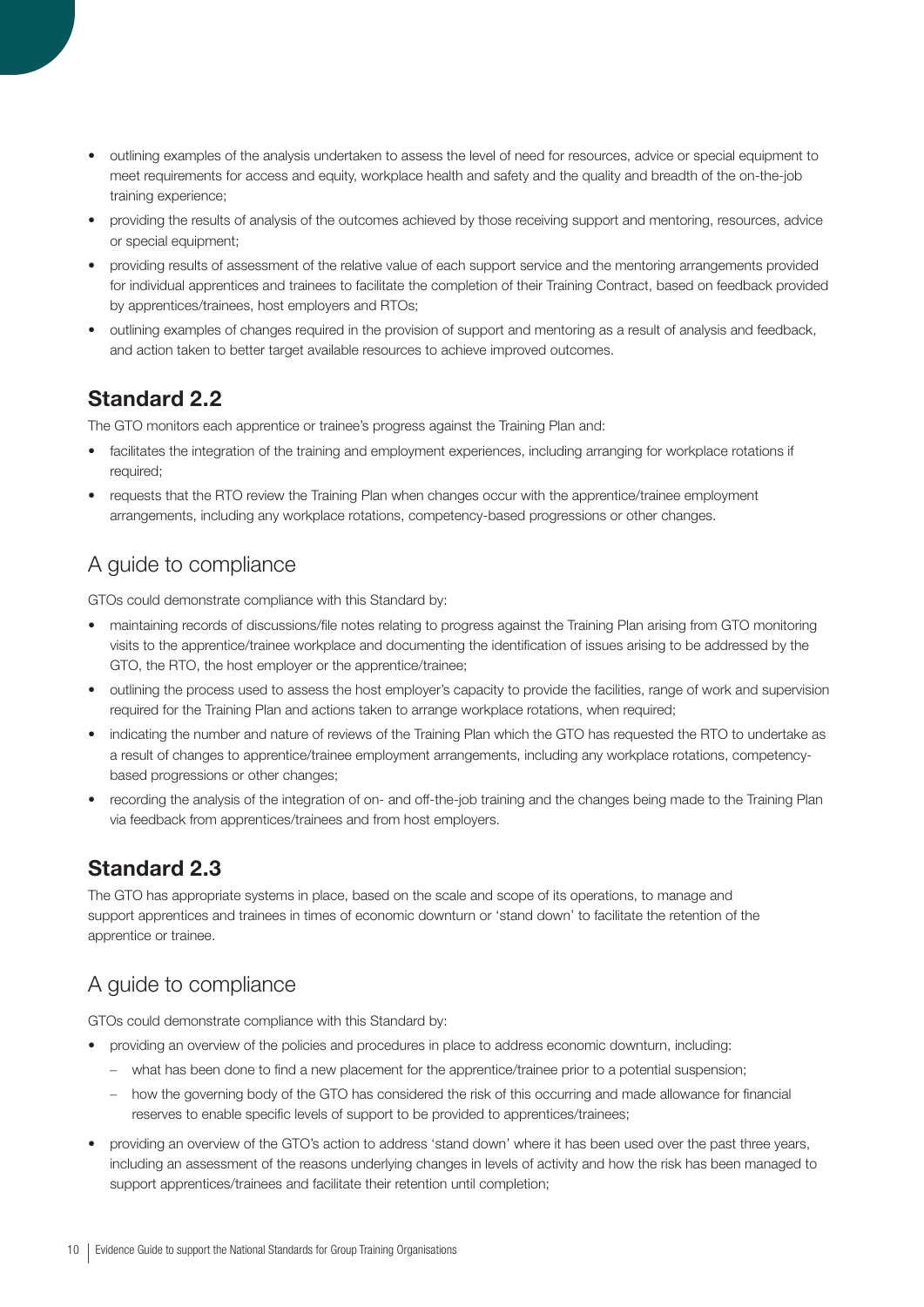• analysing the records of discussions/interviews/negotiations regarding the suspension or stand down of an apprentice/ trainee or the cancellation of an apprenticeship/traineeship over the past three years and showing how this has been used by the governing body to review and revise policies and procedures.

#### **Standard 2.4**

The GTO provides assistance, coordination and accurate advice to host employers for the duration of the Host Employer Agreement, and works with the host employer to provide appropriate on-the-job training, supervision, support and mentoring to the hosted apprentice/trainee.

#### A guide to compliance

- maintaining and analysing records, information or data that indicates the nature, scale and quality of each of the services provided to host employers over a period of time, including:
	- how often, what sort, and what levels of contact field staff have with each apprentice/trainee and with host employers, and the nature of the issues arising;
	- how often and in what ways have specific efforts been made to assist host employers to develop their skills in the management of apprentices/trainees and in mentoring etc.;
	- how often placements by rotation (when possible and appropriate) are required to take place due to economic reasons associated with the nature of the employment provided by host employers, or to fulfil skill requirements i.e. where there is the need for an apprentice/trainee to undertake on-the-job training elsewhere to demonstrate competency across the full range of skills required within a qualification;
	- levels of downtime and the reasons for these;
	- the number and percentage of apprentices and trainees ceasing their Training Contract and reasons for cancellation;
	- differences across apprentice/trainee cohorts and across industry areas;
- action taken to address issues arising from analysis of the records, information, data or incidental notes kept within the organisation;
- outlining and assessing the involvement of the host employer in supervising the attainment of competencies and their role in the endorsement of competency on-the-job;
- seeking formal feedback from host employers and apprentices/trainees on the implementation of this Standard e.g. through the use of focus groups, satisfaction surveys or other mechanisms; providing evidence of analysis of the data and feedback received (together with an analysis of the complaints register) and indicating action taken to address this.
- providing evidence that the host employers' capacity to provide the range of work, workplace facilities and equipment and supervision (i.e. via a list of qualified trades persons, skills audit etc.) for the apprentice/trainees has been regularly assessed and reviewed and their assessment remains up to date and accurate.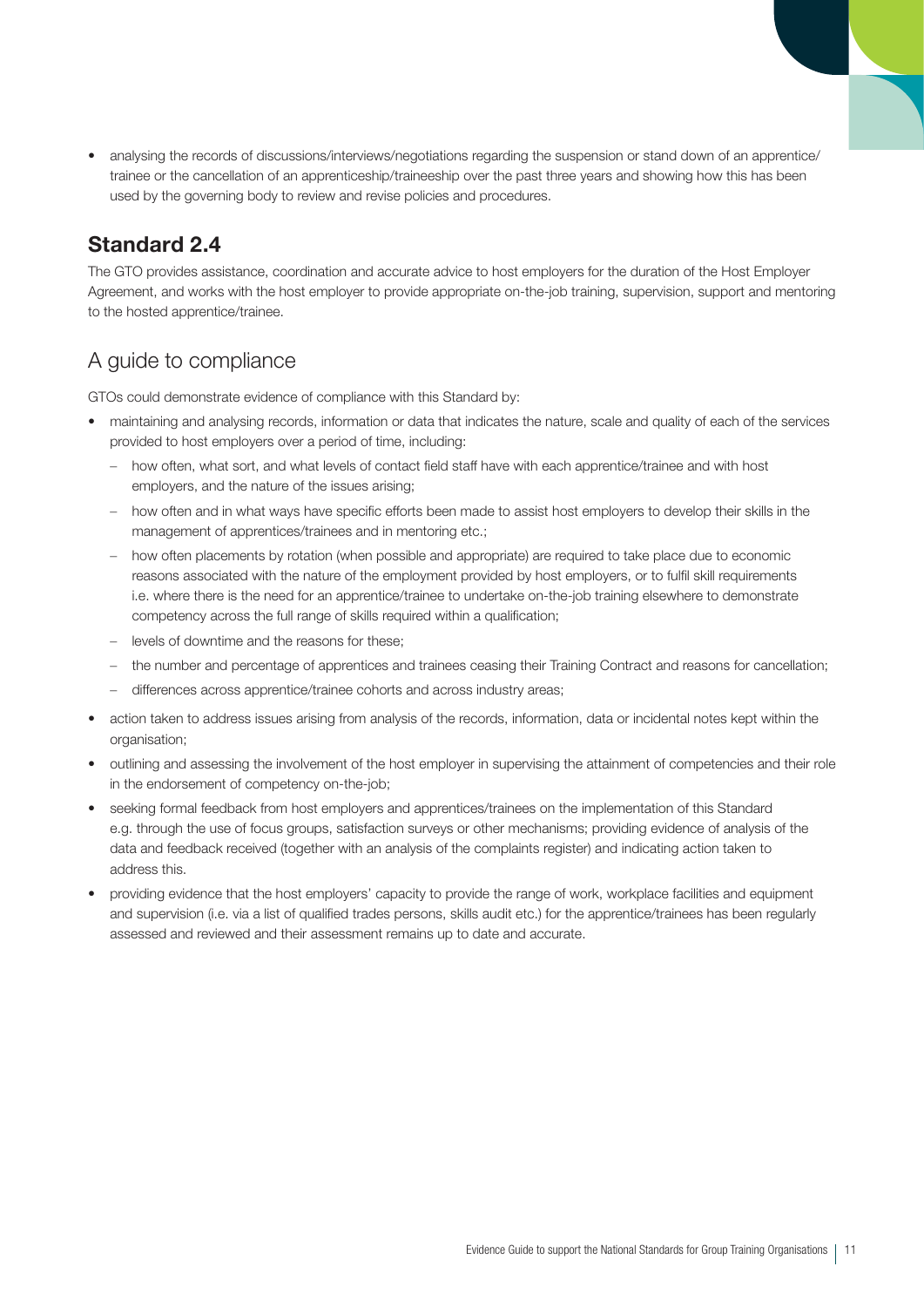#### **Standard 2.5**

Where there are any performance issues with an apprentice/trainee, the GTO manages these issues fairly<sup>1</sup>, and records the outcome and the feedback provided to the apprentice or trainee.

# A guide to compliance

GTOs could demonstrate compliance with this Standard by:

- outlining the number and nature of issues which have required action under the performance management policies and procedures in place for apprentices/trainees employed by the GTO;
	- showing that the issues have been analysed to indicate whether they have been generated by the GTO or the host employer;
	- identifying whether the issues arising are systemic in nature and require some action by the GTO with all apprentices/ trainees;
- demonstrating that outcomes of performance management are dealt with in accordance with the GTO's policy and procedures, are recorded, and are acknowledged by the apprentice/trainee;
- reviewing performance management policies and procedures on a regular basis to assess their effectiveness, including taking into account evidence arising from the complaints process and feedback from apprentices/trainees.

### **Standard 2.6**

The GTO complies with Commonwealth, State and Territory requirements for competency-based progression and completion and supports genuine efforts to achieve the qualification in an appropriate timeframe regardless of the nominal duration of the Training Contract.

#### A guide to compliance

- indicating the nominal duration specified in the Training Contracts which a GTO, as the employer, has signed with apprentices/trainees, and the policies and procedures that guide the GTO and staff in complying with the requirements;
- providing evidence of the information mechanisms used to advise host employers and apprentices about industrial agreements to support competency based progression and completion in the apprenticeship/traineeship and the role of the RTO;
- demonstrating the efforts undertaken to achieve the qualification in a reasonable timeframe, including mechanisms for guiding staff on actions they can take to ensure compliance, and identifying potential areas for improvement;
- providing an analysis of the feedback provided by host employers, RTOs and apprentices/trainees on the implementation of competency-based progression and completion;
- analysing the outcomes for apprentices/trainees of GTO efforts to implement competency-based progression and completion policies and the actions proposed and/or taken to address issues arising from implementation.

<sup>1</sup> The term 'fairly' refers to the need to ensure that provision for natural justice and procedural fairness are incorporated in the GTO processes associated with their assessment of an apprentice or trainee's performance.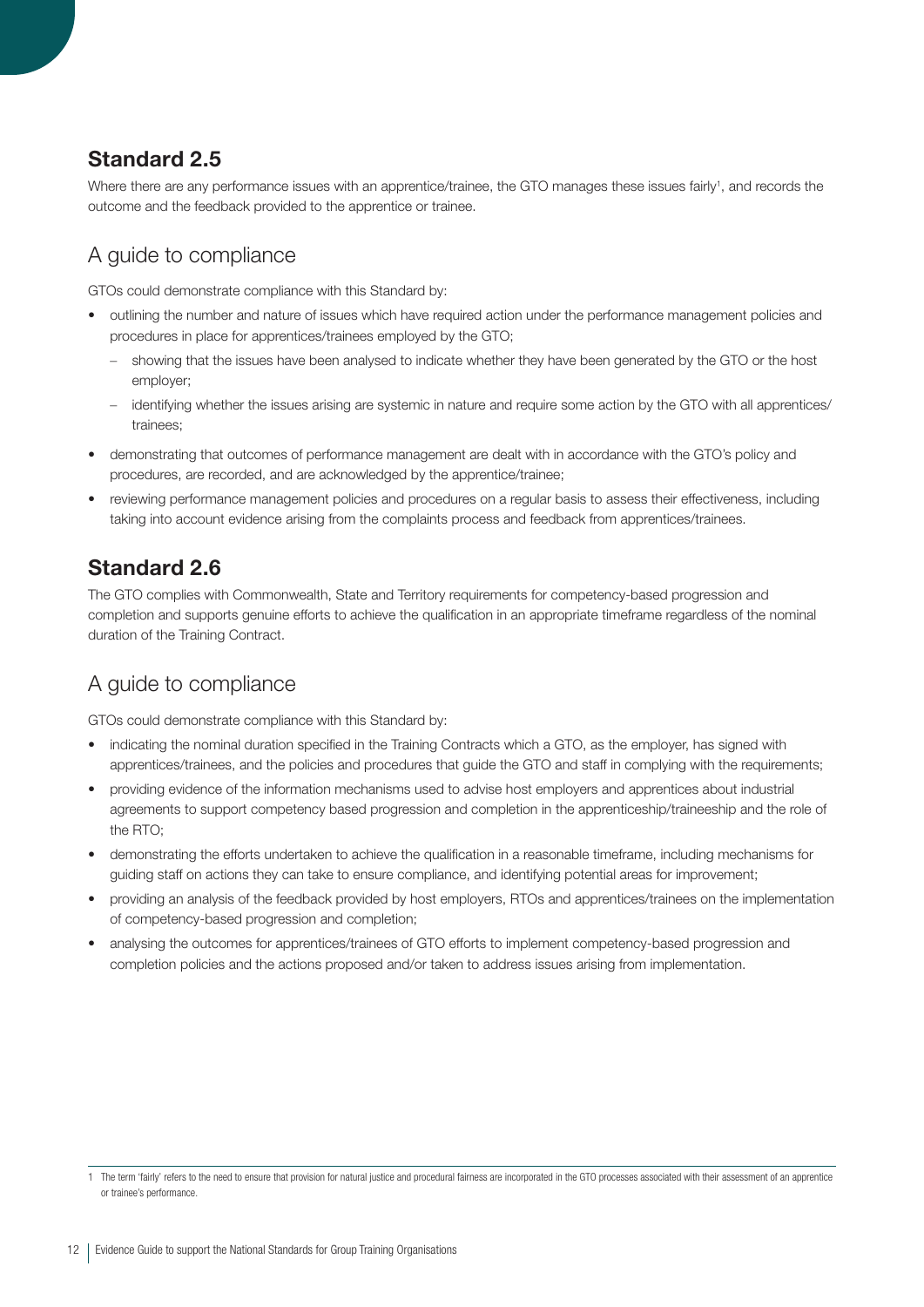# **3. GTO Governance and Administration**

Being able to demonstrate that an organisation is not only well governed and administered but also viable inspires client and stakeholder confidence in the GTO brand.

For GTOs it is important to have in place the governance and administration arrangements which underpin a viable organisation, appropriate to the scale of the GTO. These arrangements are critical to compliance with the Standards associated with the recruitment, employment and induction of an apprentice or trainee and supporting them in their gradual development to become a skilled worker with a recognised qualification. Complementing this, GTOs also need to have in place arrangements to demonstrate they comply with relevant government statutory obligations.

Business viability is critical to the ongoing sustainability of a GTO and the investment it makes in its services. The Standards and Evidence Guide recognise that the factors determining the viability of a GTO are dependent upon its business objectives and operating characteristics. For example, the factors determining the business viability of an industry-based GTO embedded within a major Australian industry organisation may be different to those affecting a GTO operating across a range of occupational sectors or a community-based provider.

If the viability of a GTO is at risk this is most likely to negatively impact on the quality of its services and its capacity to focus on providing high quality skilled workers. Operational and financial business standards therefore provide important protective measures for the apprentice/trainee, the GTO and the host employer, as well as acting as a disincentive for under-prepared organisations to enter the market.

When GTOs comply with the Standards:

- apprentices, trainees and host employers know:
	- their GTO is stable and well-governed, and are confident it will continue to operate, be properly resourced to support the development of a skilled worker, and be safe;
	- their GTO has arrangements in place to prevent or limit exposure to non-completion or financial loss in the case of the GTO closing or not being able to provide the employment and training;
- industry sectors and employers of apprentices or trainees can be confident that the GTO can adequately employ and resource their staff to undertake the duties required and that the GTO will continue to operate through the life of the Apprenticeship/Traineeship Training Contracts in place;
- governments can be confident investing in the services provided by the GTO knowing they are stable, viable, well governed and administered;
- a transparent complaints and appeals policy is in place which enables apprentices/trainees and host employers to be informed of and understand their rights and the responsibilities of the GTO under the Standards.

Allowing apprentices/trainees and host employers to easily engage with staff about any concerns they have can stop minor issues becoming larger. Surveys of apprentices/trainees and host employers will also indicate ways to improve practices before they escalate into an official complaint.

Notwithstanding this, a GTO needs to have formal mechanisms, transparent to clients and stakeholders, where the issues do not relate to the complaints mechanisms contained in other legislative or regulatory arrangements.

GTOs should take care to develop policies to distinguish between complaints relating to the operations of the GTO and/or the host employer, and those relating to aspects of the apprenticeship/traineeship which are subject to other state/territory and federal legislation and regulations e.g. learning and assessment, employment conditions, workplace health and safety, privacy and child safety.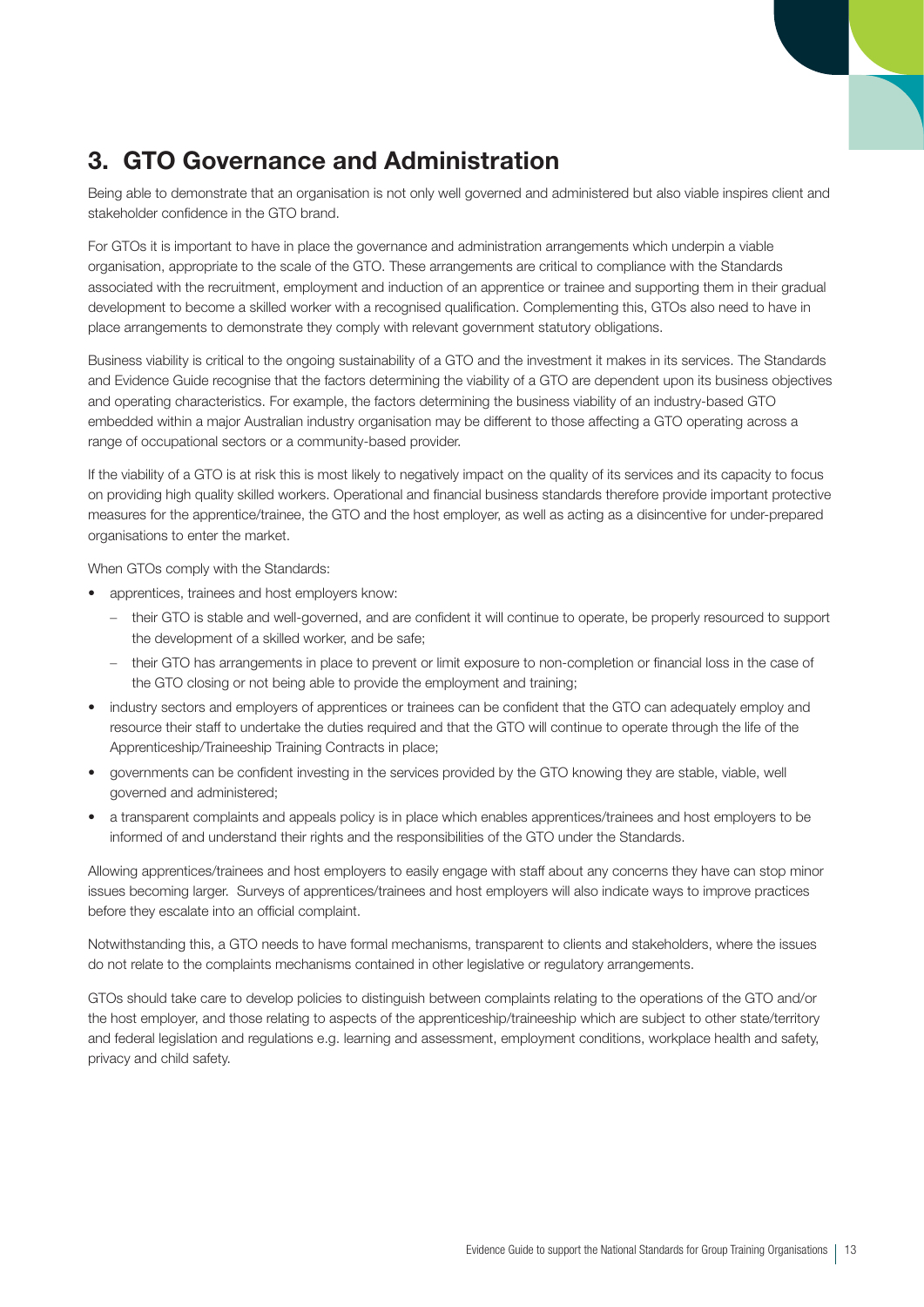#### **Standard 3.1**

The GTO complies with Commonwealth, State and Territory legislative and regulatory requirements and policies as they relate to the employment and training of apprentices and trainees in each State and Territory in which they operate.

#### A guide to compliance

GTOs could demonstrate compliance with this Standard by:

- outlining the specific legislative and regulatory requirements and policies it needs to comply with, how these are integrated into policies and/or procedures within the organisation and how these are kept up to date, e.g. in relation to the State/Territory VET Act, policies and guidelines and industrial relations and workplace rights matters such as the cancellation process and procedures;
- demonstrating how the organisation addresses legislative or regulatory changes by governments;
- demonstrating evidence of how the organisation keeps staff and clients informed of their obligations, the obligations of the organisation and of hosts, apprentices and trainees;
- outlining areas of compliance requiring improvement within the organisation, following internal analysis or evidence of breaches of legislation/regulation, and the actions taken to address the issue.

NOTE: Should STAs become aware that a GTO has not complied with any legislative or regulatory requirement, they may notify the relevant regulatory agency. Breaches of legislative or regulatory requirements may affect the continued registration of the GTO.

#### **Standard 3.2**

The GTO is incorporated in Australia, a government entity, or regulated by the Australian Charities and Not-for-profits Commission

#### A guide to compliance

GTOs could demonstrate compliance with this Standard by:

- providing documentation indicating the legal status of the organisation;
- demonstrating changes to the governance framework as a result of any alterations required of an organisation to retain incorporation or regulation status.

#### **Standard 3.3**

The GTO develops, monitors and continually improves its performance and strategic directions using performance data, the results of audits, assessments and surveys plus any other relevant information.

#### A guide to compliance

- having a current business plan in place, which details the objectives of the business, analysis of business markets and financial projections for the next 12 and 24 months and showing the plan is regularly considered by the Board;
- outlining the risk assessment and management plan for the organisation;
- having a continuous improvement framework in place to regularly review the business plan and risk management plan and the processes designed to:
	- regularly monitor the effectiveness of service delivery;
	- review policies and procedures;
	- seek feedback from apprentices and trainees, host employers and key stakeholders;
	- providing examples of improvements introduced as a result of monitoring, reviewing and seeking feedback;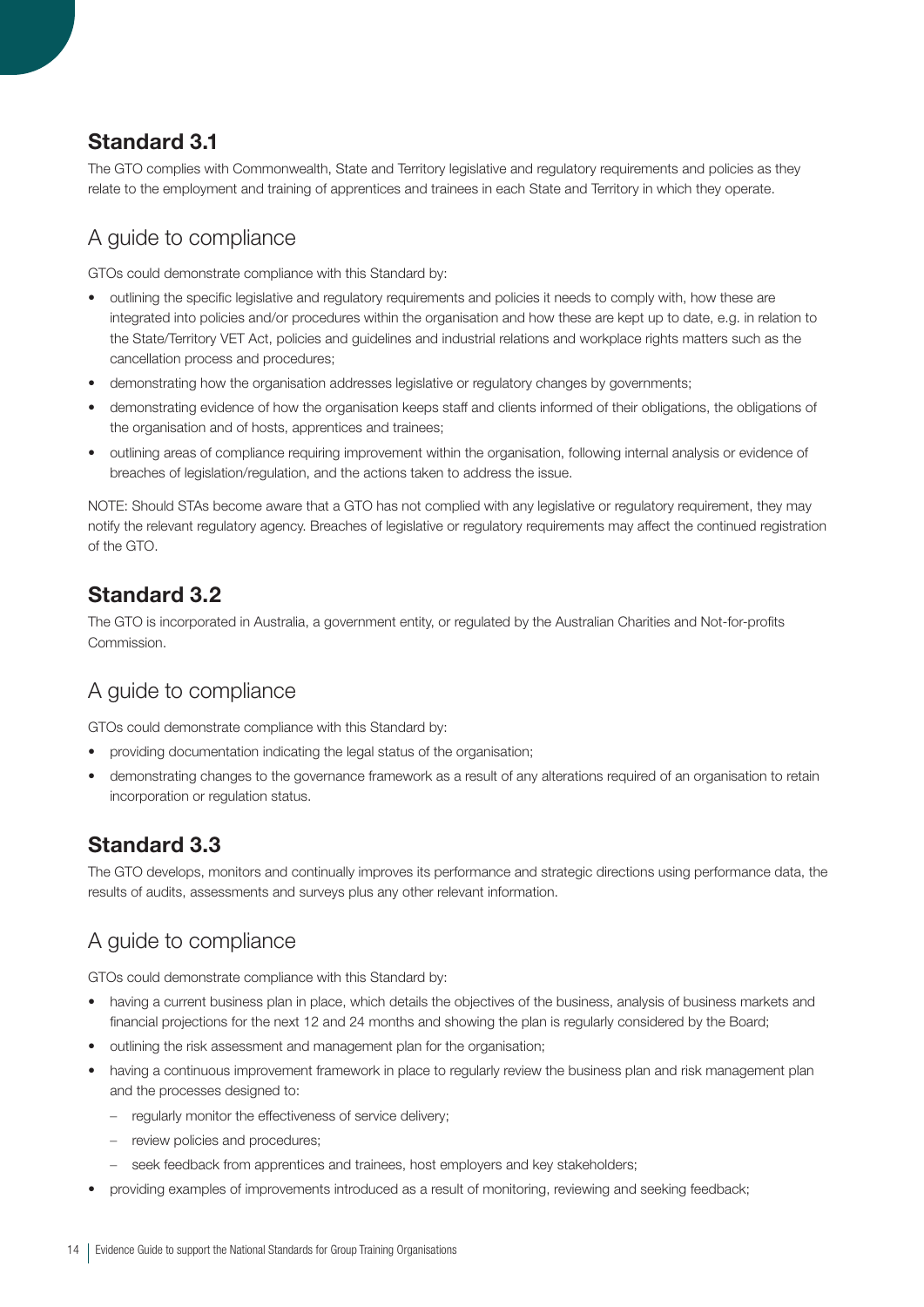- outlining the mechanisms used to ensure performance indicators for the organisation are communicated to, and understood by, staff;
- indicating how analysis of the external environment and continuous improvement processes have contributed to revised corporate governance arrangements and to improve decision making, accountability and control of the GTO. Issues for attention could include:
	- the ownership, structure and control of the GTO;
	- membership, skills and experience of the Board or governing body, and of senior management;
	- key provisions for decision making and accountability, including delegation of authority and matters reserved for the governing body;
	- selection and induction procedures relating to governance arrangements and the provision of training and tools to support members with their corporate governance responsibilities.

#### **Standard 3.4**

The GTO can demonstrate that it is financially viable and inform the registering body where early signs indicate issues associated with viability.

#### A guide to compliance

- providing evidence of accounts certified by a qualified accountant, at least annually, and Fit and Proper Person tests applied to members of the governing body and senior management;
- providing evidence that the organisation has the capacity to assess its financial viability by having:
	- an accounting system or outsourced accounting arrangements in place which can regularly reconcile management accounts and prepare management reports on a monthly basis and a financial budgetary process that is able to forecast profits for the next 12 months;
	- financial management policies and procedures and senior staff with skills related to financial controls and delegation, budgeting processes, purchasing, payroll processes and asset management; and
	- appropriate skills within the governance body to focus attention on the issue of financial viability;
- demonstrating that the allocation of resources in the business plan is appropriate to securing the key outcome for the organisation i.e. developing apprentices/trainees to become skilled workers;
- indicating how the risks to financial viability have been identified and action taken to address these in order to ensure that appropriate resources can be allocated and apprentices and trainees monitored and supported to completion of their qualification and host employers supported to undertake their role;
- indicating how the business objectives and operating characteristics of the GTO are underpinned by the availability of financial resources to prevent or limit exposure to financial loss which might result in the GTO closing e.g. through the diversification of business to ensure that a GTO does not rely heavily on one large client for its viability;
- demonstrating that the GTO has processes in place for regularly analysing the financial viability of the organisation e.g. documented regular Board consideration of this issue, and what action it will take or has taken to inform the registering body where early signs indicate issues associated with viability;
- analysing feedback from clients, and in particular from host employers who are purchasing services from the GTO, on:
	- their levels of satisfaction with regards to 'value for money' for the monitoring and support mechanisms provided by the GTO;
	- levels of repeat business.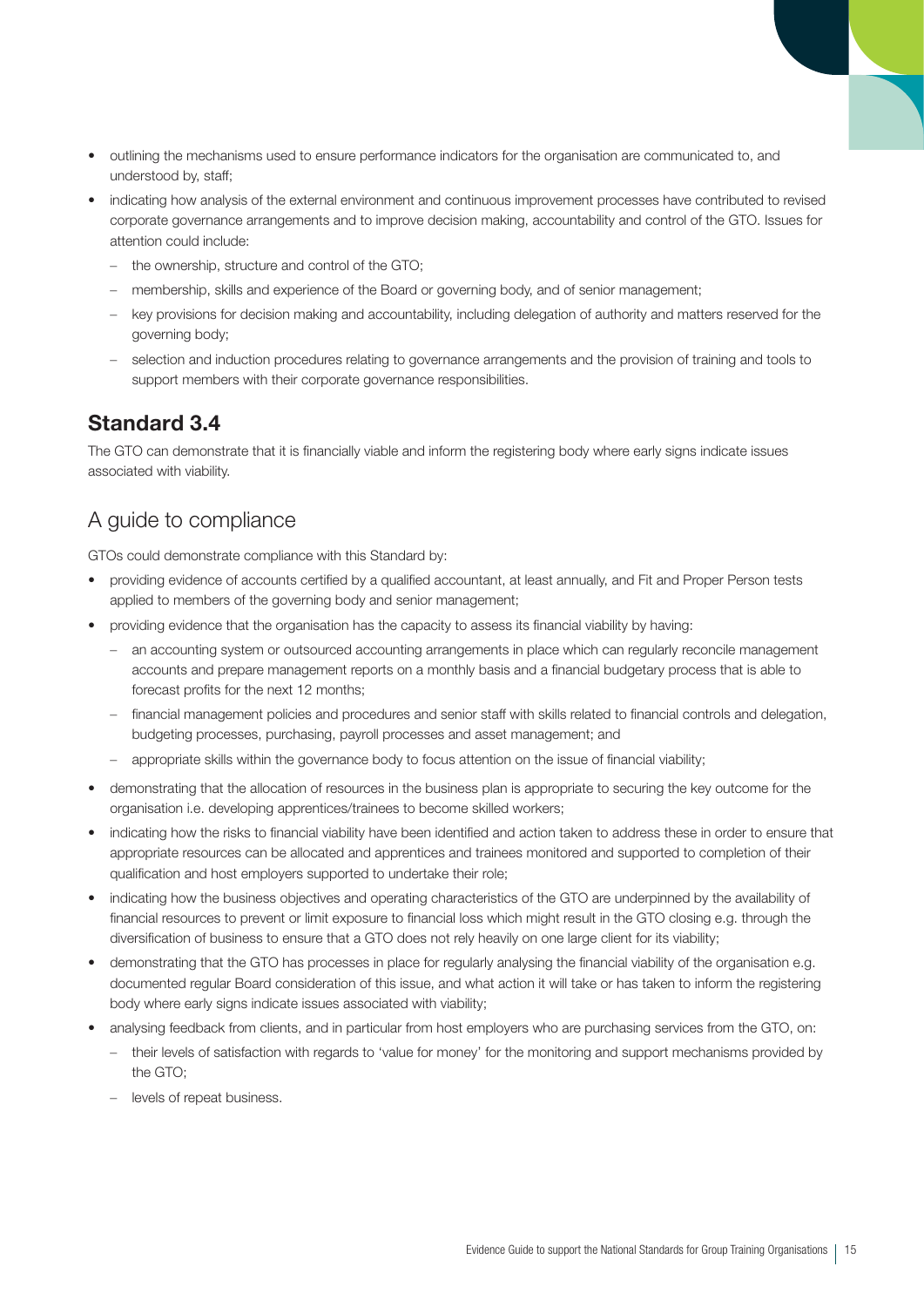#### **Standard 3.5**

The GTO holds appropriate insurances according to the size and scope of its operations.

#### A guide to compliance

Some of these insurances will be compulsory for a business to operate within its jurisdiction; others will be optional. They may include, but not be limited to insurance for workers compensation, public liability, professional indemnity, building and contents, vehicles, debtors, host equipment, cyber insurance etc. The level of insurance held should be appropriate to the scope of the GTO's operations.

GTOs could demonstrate compliance with this Standard by:

- retaining evidence that they hold these insurances by keeping a copy of a certificate of currency or similar. Quotes and invoices are not sufficient evidence to prove that insurance is actually in place;
- confirming that all activities associated with the employment and training of staff and apprentices/trainees and with host employers are covered in a sufficient manner, or that there are no restrictions on the activities covered;
- providing evidence which indicates that the various policies have been reviewed on an annual basis or upon need, based on feedback or events related to the policies.

#### **Standard 3.6**

The GTO adheres to the principles of access and equity in all operations including marketing, recruitment, monitoring, support, governance and administration.

#### A guide to compliance

GTOs could demonstrate compliance with this Standard by:

- monitoring and analysing the outcomes for clients, in particular of apprentices/trainees facing barriers to participation and achievement in training and employment, as a result of implementing access and equity principles, policies and procedures within the operations of the GTO;
- identifying improvements made to the operations of the GTO in the areas outlined in the Standard, or issues to be addressed, as a result of this analysis;
- indicating improvements made to the training of staff or host employers and information provided on strategies for addressing access and equity principles;
- providing evidence of appropriate services being provided or partnering with specialist organisations to assist in the recruitment and support of apprentices and trainees facing barriers to training and employment;
- working with hosts to ensure apprentices and trainees with a disability have access to reasonable adjustments if required i.e. work processes, practices, procedures or environments that enable an employee with disability to perform their job in a way that minimises the impact of their disability.
- seeking feedback from clients and stakeholders, including organisations with specialist equity skills, where appropriate, on the operations of the GTO in terms of providing support for those facing barriers to training and employment.

#### **Standard 3.7**

Clear and accurate marketing, advertising materials and other information is provided by the GTO regarding GTO services, the role and responsibilities of the host employer and the requirements of the apprenticeship/traineeship.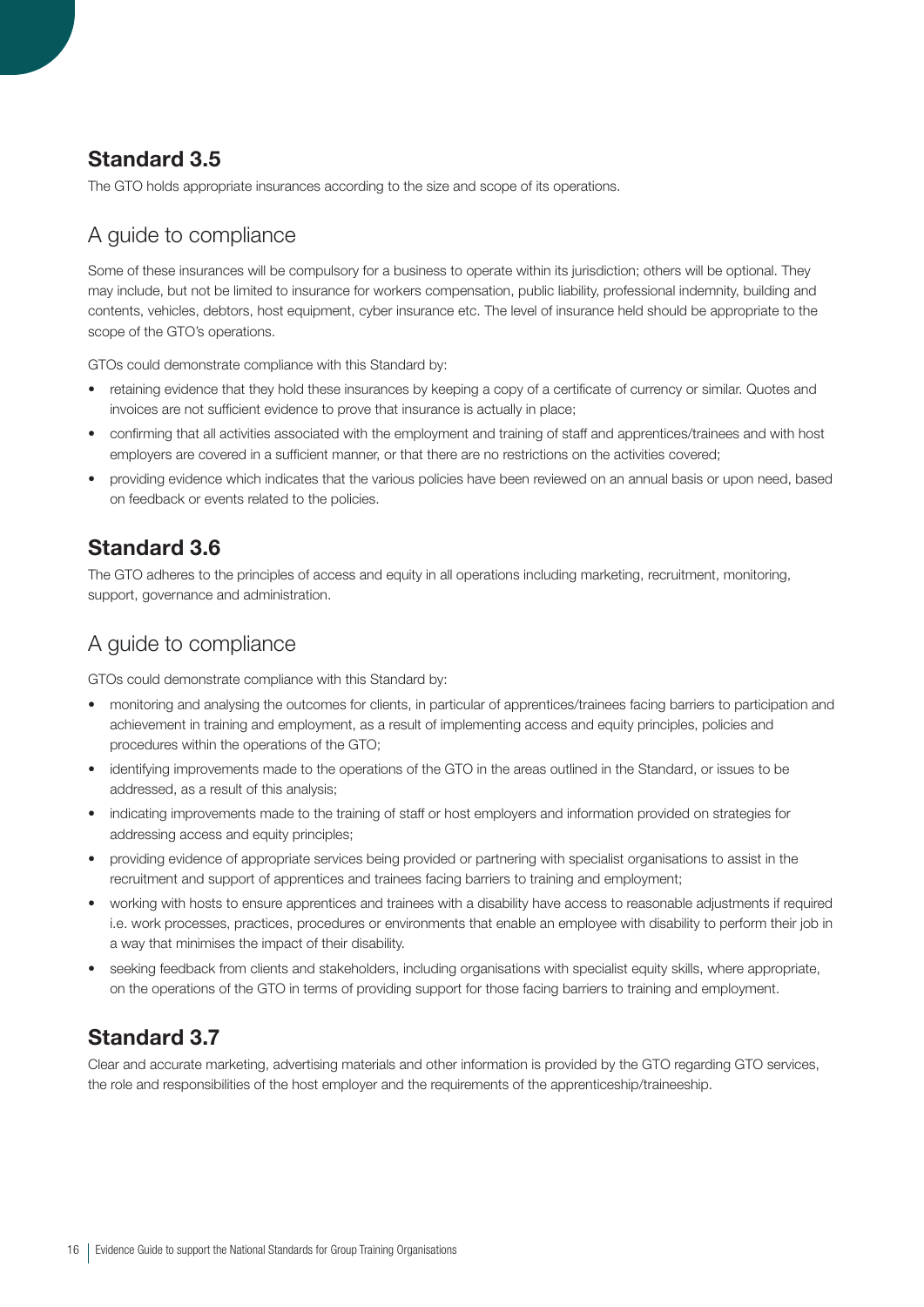### A guide to compliance

GTOs could demonstrate compliance with this Standard by:

- indicating the nature and format of marketing, logos, advertising materials and other information provided, and how these are maintained as clear and accurate by the GTO
- demonstrating how the GTO is able to honour in practice the commitments it makes in its marketing materials;
- retaining a copy and register of approved material, plus evidence of permission forms and/or release clauses in the case of references to people or organisations in marketing material;
- outlining how marketing material is developed and approved to be compliant with this Standard;
- demonstrating the continuous improvement mechanisms in place to seek direct and regular feedback from clients and stakeholders on existing material and information for clarity and accuracy;
- identifying actions which have been taken to improve existing policies, information and procedures as a result of internal review and external feedback.

#### **Standard 3.8**

Complaints and appeals are dealt with by the GTO transparently in accordance with a documented complaints and appeals process, or referred to State/Territory dispute resolution mechanisms, where the completion of the Training Contract is at risk.

#### A guide to compliance

- retaining evidence that they have a publicly available and easily accessible policy or policies to deal with complaints and appeals e.g. including policies and processes on your website and/or displaying them in common areas for staff and apprentices/trainees. The policy or policies should distinguish where any GTO responsibilities lie and be made available to the third parties;
- outlining the steps taken to ensure GTO staff understand the current dispute resolution mechanisms in place within the GTO and within the State/Territory;
- outlining the steps taken to provide apprentices/trainees, their parents, where relevant, host employers and other clients and stakeholders with information about how the GTO handles complaints and appeals, including referral to other parties such as those associated with industrial relations and workplace rights;
- clearly showing how to lodge a complaint or appeal and explaining what will happen as a result and in what timeframes, including showing how you ensure people are not disadvantaged e.g. by not requiring the completion of overly complex forms or extensive written information, which can be a barrier to apprentices/trainees expressing their concerns;
- indicating how your processes follow the principles of natural justice and procedural fairness e.g. by allowing anyone subject to a decision by your GTO, or anyone who has allegations made against them, to tell their side of the story before a decision is made and by ensuring that the decision maker is independent of the decision being reviewed;
- making arrangements for an independent third party to review the complaint or appeal if the person making the complaint or appeal is not happy with the outcome. Any costs associated with a third party review should be disclosed in your policy;
- recording all complaints and appeals received, keeping evidence of how the matter was dealt with, the outcomes and timeframes;
- analysing the number and level of complaints and indicating how you have reviewed your GTO's processes and practices to ensure the issue doesn't happen again or to minimise the likelihood of future complaints.